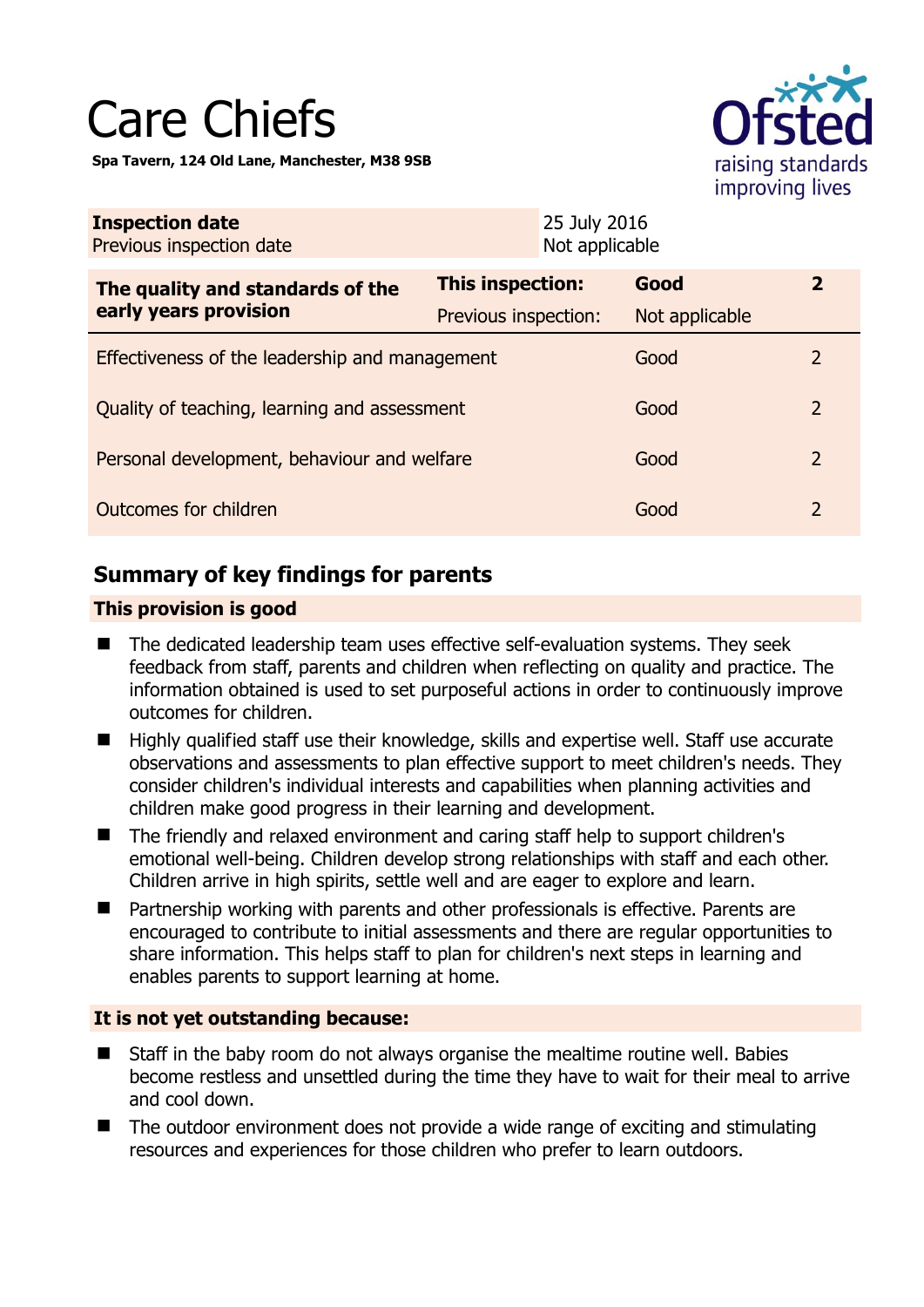## **What the setting needs to do to improve further**

#### **To further improve the quality of the early years provision the provider should:**

- $\blacksquare$  review the organisation of mealtimes in the baby room
- enhance resources and experiences available to those children who prefer to learn outdoors, to further support and extend their learning and development.

#### **Inspection activities**

- The inspector observed the quality of teaching during activities indoors and outdoors, and assessed the impact this has on children's learning.
- The inspector held a meeting with the manager and deputy manager and spoke to staff and children at appropriate times during the inspection.
- The inspector completed a joint observation with the deputy manager.
- The inspector looked at relevant documentation, such as children's learning records and planning. She looked at policies and procedures, risk assessments and self-evaluation, and checked evidence of staff qualifications and suitability.
- The inspector took account of the views of parents through discussion and written feedback obtained prior to the inspection.

#### **Inspector**

Layla Davies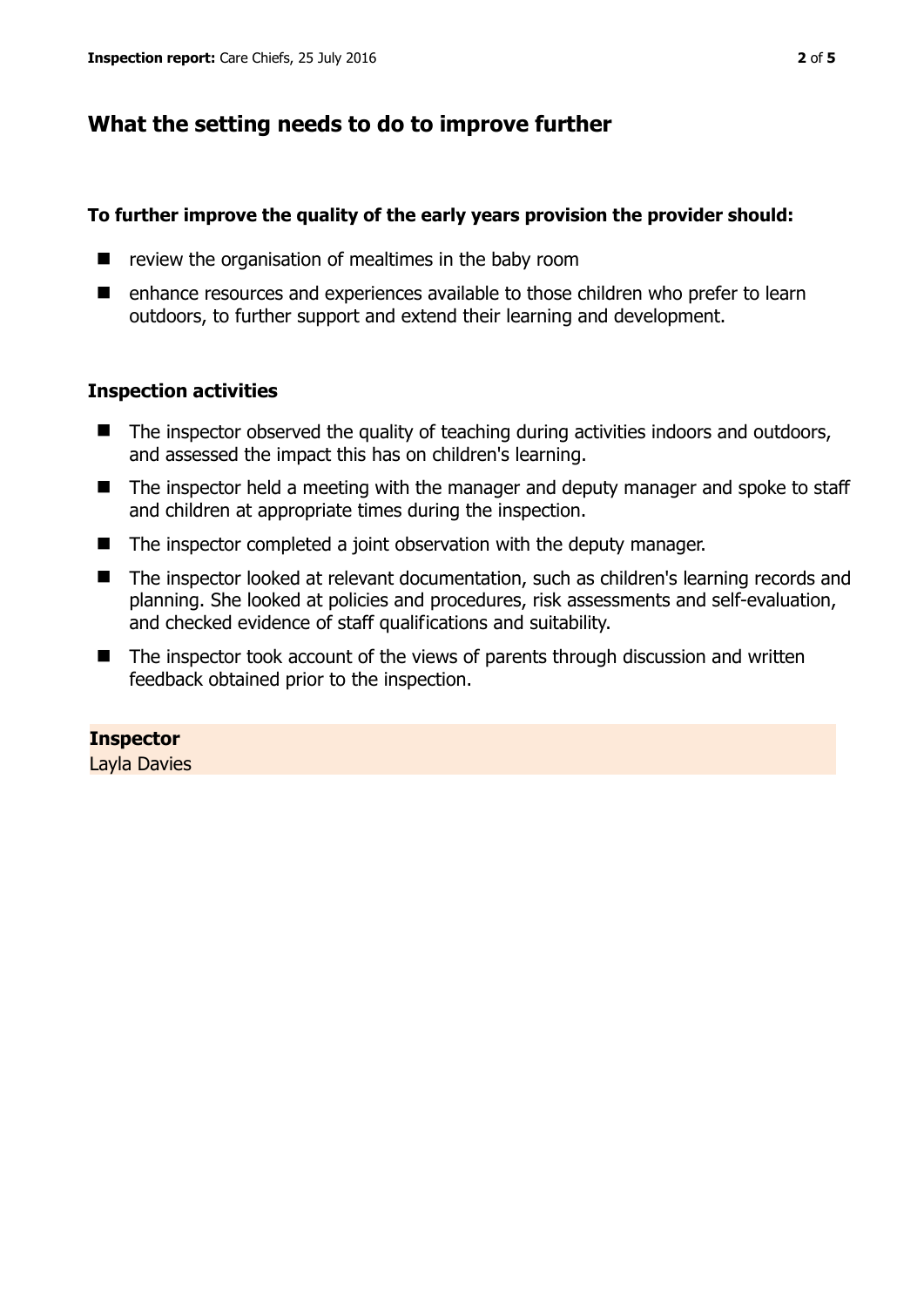# **Inspection findings**

### **Effectiveness of the leadership and management is good**

The manager has high expectations of staff. She carries out thorough monitoring of their practice. Staff receive regular supervision and training to help them meet children's needs and to support their own professional development. The arrangements for safeguarding are effective. Staff have a thorough understanding of child protection procedures. Leaders ensure staff know who to contact should they have concerns about children's welfare. For example, they have the contact numbers for the local safeguarding board on their lanyards. The premises are safe and secure which means that no unauthorised person is able to gain entry into the nursery. Detailed risk assessments and daily checks of the environment are completed. Staff are effectively deployed to supervise children indoors and outside, which helps to keep children safe. Record keeping and documentation recording is robust. Staff monitor children's arrival and departure using detailed registers of attendance.

#### **Quality of teaching, learning and assessment is good**

Babies enjoy the sensory experience of exploring sand, pasta and glitter. Toddlers delight in mixing ingredients to make play dough as staff capably support their thinking and speaking skills by asking purposeful questions. Staff use coloured worms and pictures of apples to encourage pre-school children to count, sort, compare length and match worms to the corresponding colour. This helps to develop their mathematical knowledge. Children's understanding of the world is promoted well. They excitedly watch butterflies emerge from cocoons as staff explain the life cycle. Staff provide focus groups which help to promote children's listening and attention skills. Extracurricular dance and movement activities contribute towards children's physical skills and well-being. Children practise writing using water and paintbrushes, which supports their creativity and early writing skills.

#### **Personal development, behaviour and welfare are good**

The key-person system is effective and contributes towards children's strong sense of belonging and emotional security. Staff gather personalised information from parents during settling-in visits, which helps children to be well prepared during the transfer into the nursery. Staff share daily updates about children's care routines, such as foods eaten during the day. One way they communicate information is by using a daily diary. Staff are positive role models. They use a traffic light system consistently to promote children's good behaviour. This helps children learn about expectations. Older and younger children play together outdoors. They develop relationships with other staff and children, which helps to support the transition when the time comes for them to move to the next room.

## **Outcomes for children are good**

All children, including those in receipt of additional funding, children who speak English as an additional language, and children who have special educational needs or disability, make good progress in relation to their skills on entry to the nursery. Children are motivated and enthusiastic learners. They develop the key skills and confidence needed for the next stages in learning and the move to school.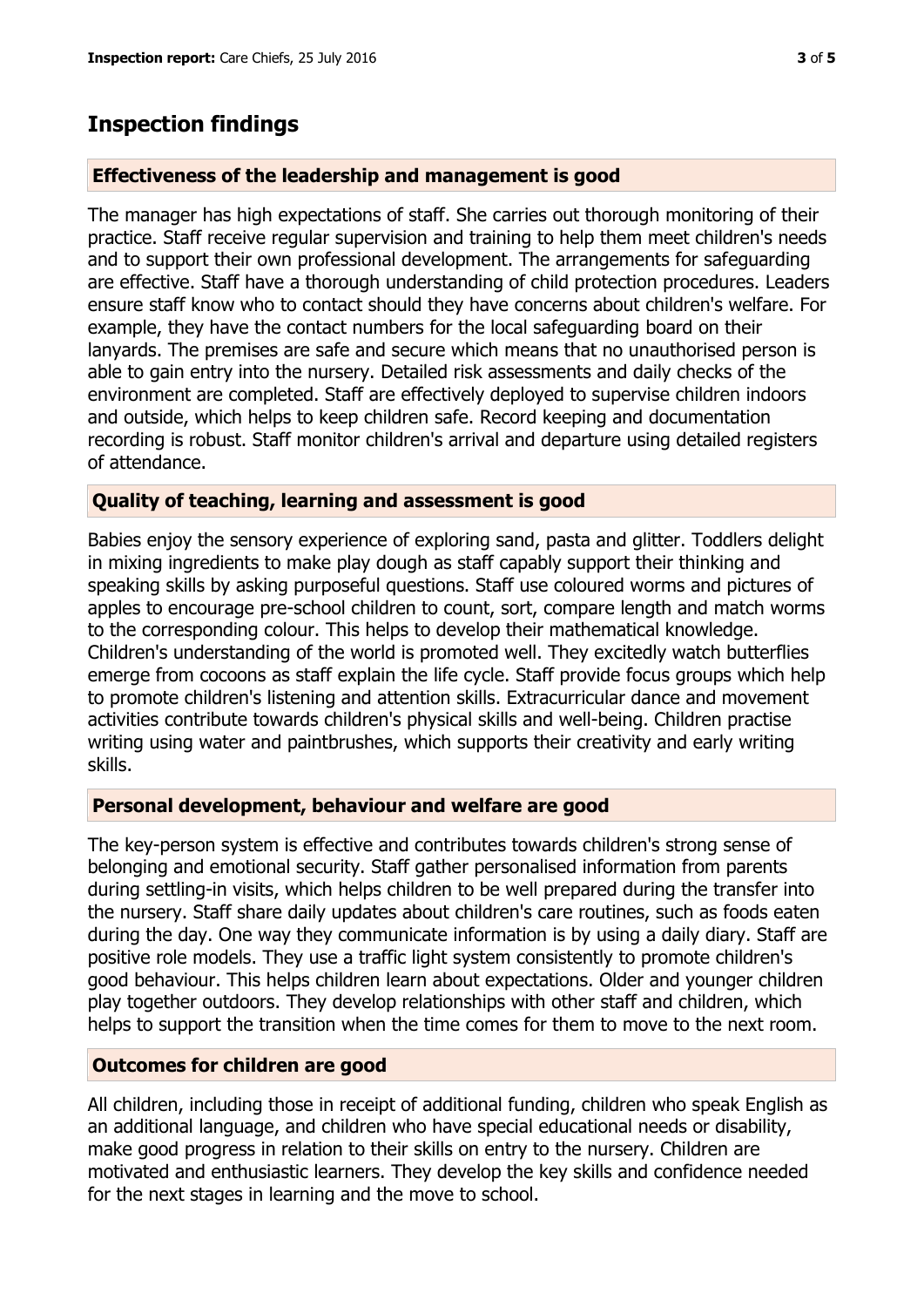# **Setting details**

| Unique reference number                             | EY490292                                                                             |  |
|-----------------------------------------------------|--------------------------------------------------------------------------------------|--|
| <b>Local authority</b>                              | Salford                                                                              |  |
| <b>Inspection number</b>                            | 1056549                                                                              |  |
| <b>Type of provision</b>                            | Full-time provision                                                                  |  |
| Day care type                                       | Childcare - Non-Domestic                                                             |  |
| <b>Registers</b>                                    | Early Years Register, Compulsory Childcare<br>Register, Voluntary Childcare Register |  |
| <b>Age range of children</b>                        | $0 - 4$                                                                              |  |
| <b>Total number of places</b>                       | 70                                                                                   |  |
| Number of children on roll                          | 91                                                                                   |  |
| Name of registered person                           | AW Childcare Services Ltd                                                            |  |
| <b>Registered person unique</b><br>reference number | RP531478                                                                             |  |
| Date of previous inspection                         | Not applicable                                                                       |  |
| <b>Telephone number</b>                             | 0161 790 1275                                                                        |  |

Care Chiefs nursery was registered in 2015. The nursery is open Monday to Friday from 7am until 6pm, all year round, with the exception of bank holidays and one week at Christmas. The nursery employs 19 members of childcare staff. Of these, two hold recognised qualifications at level 6, including the manager, three hold level 4, eight hold level 3, and three hold level 2. The nursery provides funded early education for two-, three- and four-year-old children.

This inspection was carried out by Ofsted under sections 49 and 50 of the Childcare Act 2006 on the quality and standards of provision that is registered on the Early Years Register. The registered person must ensure that this provision complies with the statutory framework for children's learning, development and care, known as the early years foundation stage.

Any complaints about the inspection or the report should be made following the procedures set out in the guidance 'Complaints procedure: raising concerns and making complaints about Ofsted', which is available from Ofsted's website: www.gov.uk/government/organisations/ofsted. If you would like Ofsted to send you a copy of the guidance, please telephone 0300 123 4234, or email enquiries@ofsted.gov.uk.